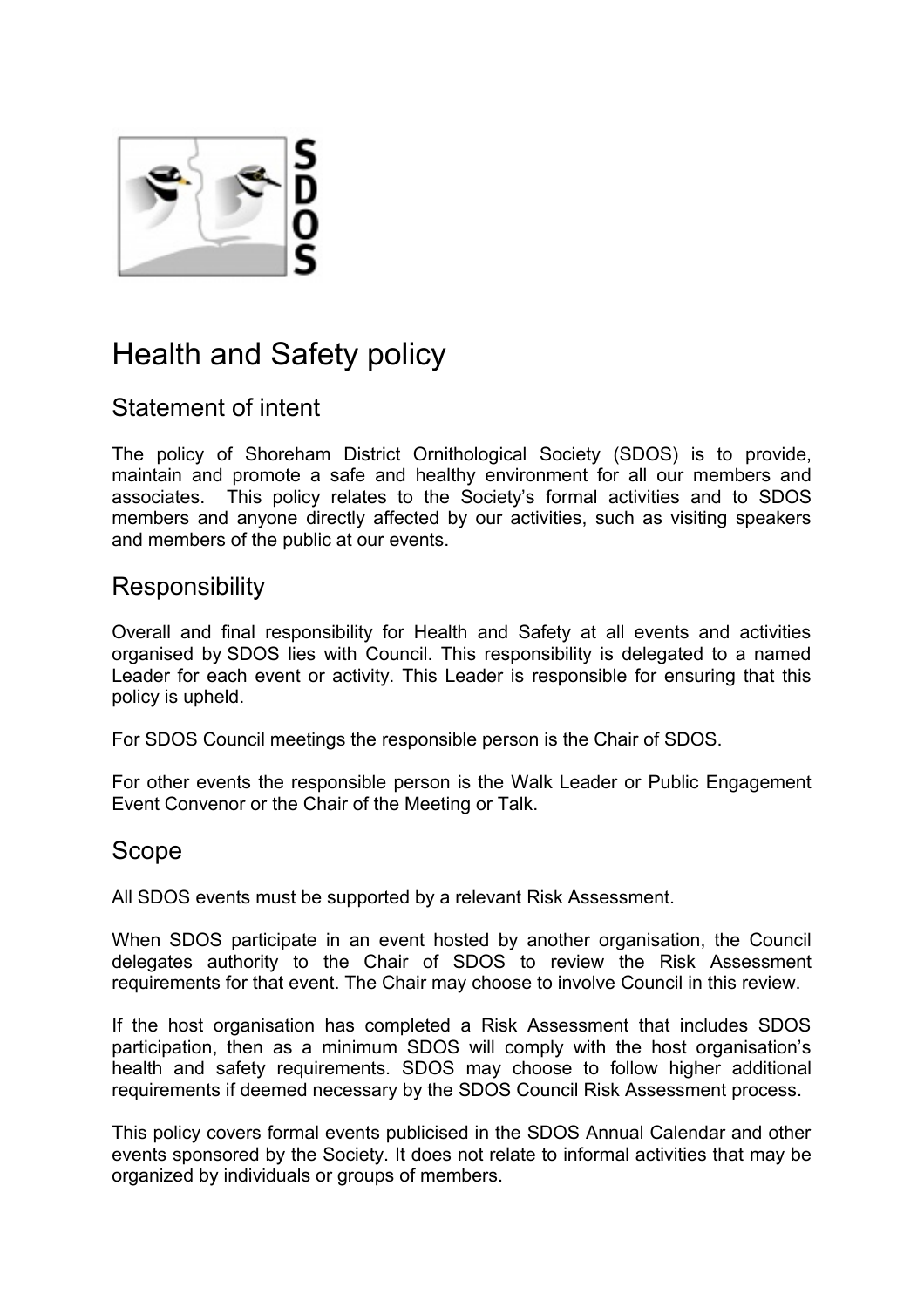## Procedures for outdoor events

A Risk Assessment tool will be maintained and regularly updated covering planned outdoor events. For each event the tool will be tailored to reflect identified potential health and safety risks and consequences.

The Risk Assessment assesses whether any planned activity could result in someone being harmed or injured and how serious that harm or injury could be. Appropriate mitigations are identified to minimise the identified risks and possible consequences.

This comprehensive approach will include assessing risk as it relates to aspects of the event such as equipment, venue, volunteers, attendees, terrain, physical hazards, and the weather. This is not an exhaustive list.

For all outdoor events, Leaders must be provided with a copy of the Risk Assessment tool. At the beginning of the Event or Walk Leaders must provide participants with a verbal safety briefing based on the risk assessment.

For outdoor events, risk assessments will be available to view via the Events tab on the website. Further, as part of communications for each outdoor event, a link to the Risk Assessment will be distributed together with a reminder that all participants have a duty of care to inform themselves of the suitability of a walk for their abilities and health.

This ensures that all participants have the opportunity to familiarise themselves with the risks associated with an event, the mitigations in place and whether the activity is suitable for their participation.

For any 'short notice' walk or impromptu event, a Risk Assessment must have been completed prior to the activity.

#### Procedures for indoor events

For indoor talks (typically scheduled SDOS talks and meetings, open to members and the general public) a Risk Assessment supplied by the Hall provider has been adopted. Based on that Risk Assessment, a safety briefing will be presented verbally at the start of the meeting. Typical items will include the nature of fire alarms, the locations of fire exits, evacuation processes and smoking restrictions.

For Council meetings, a general Risk Assessment will be completed and reviewed annually by the chair.